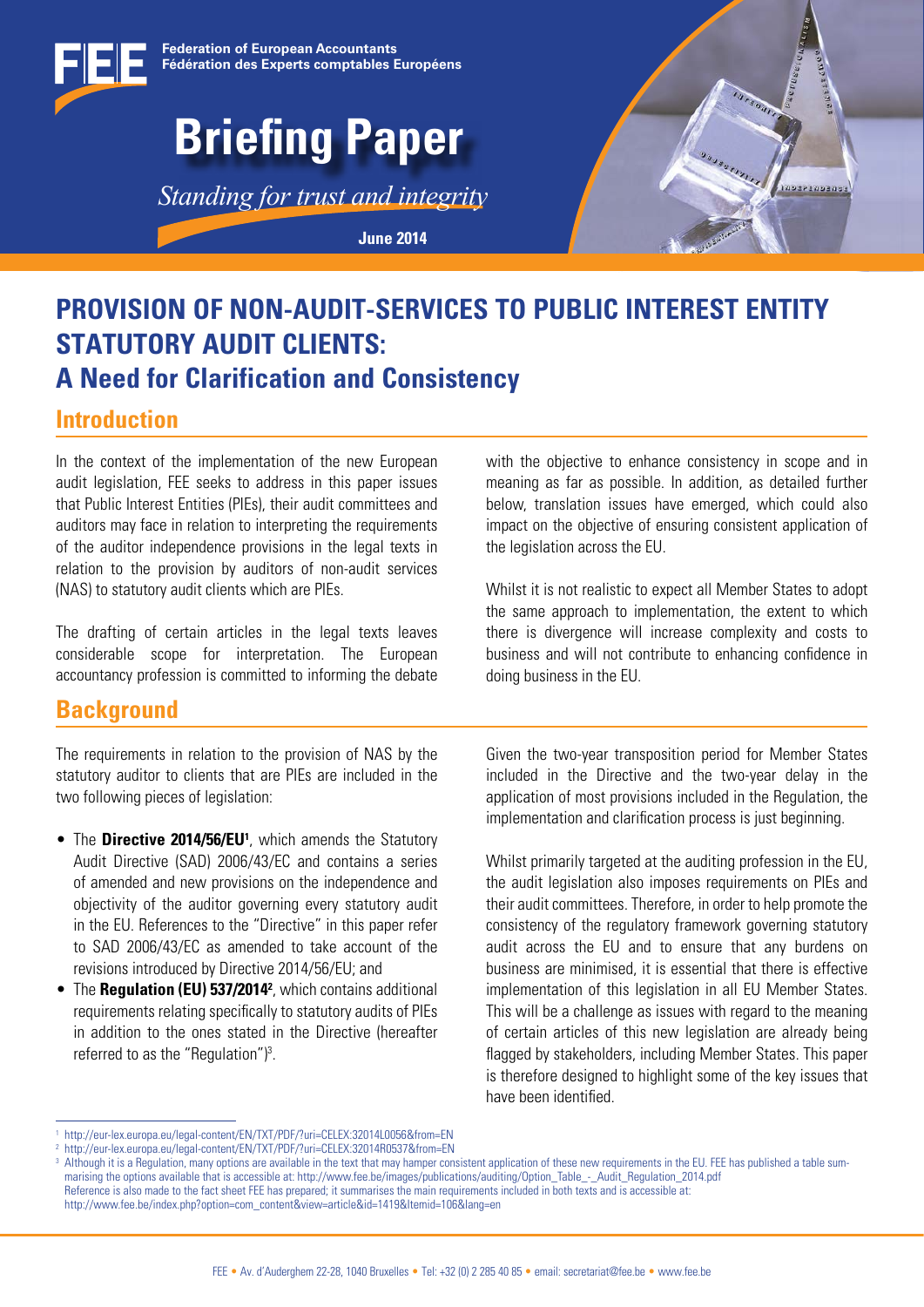

In certain respects, the auditor independence provisions in the legislation adopt a similar approach to that taken in the International Ethics Standards Board for Accountants (IESBA) Code<sup>4</sup>, including the use of a threats and safeguards approach.

However, both within the Directive and the Regulation, there are several requirements that are more restrictive than existing practice in many Member States. This is particularly true in relation to the provisions dealing with the auditor providing NAS to statutory audit clients which are PIEs, and which therefore forms the subject of this paper.

**Whilst the definition of a PIE in the Directive is nearly the same as the one included in the EU Accounting Directive5 and indeed the 2006 SAD, the scope of entities to which the provisions on audit committees and auditor independence apply are likely to increase when implementing the Directive. This is due to the removal of the Member State option allowing a Member State to limit the scope of entities to which these PIE-provisions apply to entities listed on regulated markets.**

### **Audit committee: central role in overseeing the independence of the auditor6**

Article 39(6) of the Directive places considerable responsibility on the audit committee with respect to the monitoring and review of the statutory auditor's independence. This approach will be new to some Member States, therefore additional guidance for members of audit committees may be necessary to help them perform their duties. One of the main issues in this context is the audit committee's responsibility for overseeing the provision of NAS to the audited entity.

Audit firms and any member firm of their network are permitted to provide NAS to their PIE audit clients, its parent undertaking in the EU and controlled undertakings within the EU, other than those which are specifically prohibited by article 5(1) of the Regulation (or any additional Member State prohibitions), provided that the provision of such services has been approved by the PIE's audit committee. There is also a ceiling "cap" which restricts the maximum amount of permissible NAS which can be provided in a financial year.

Prior to giving its approval, the audit committee is tasked with assessing the threats to the auditor's independence and the appropriateness of any necessary safeguards that have been applied in the circumstances. The Regulation is silent as to whether this approval can be met by the adoption by the audit committee of an approved list of permissible NAS or whether each specific service would need to be subject to a separate evaluation and approval process by the audit committee. For the purpose of minimising the regulatory burden, FEE believes that business would favour the former approach.

**The audit committee is charged with the responsibility to oversee the provision of non-audit services (NAS) by the audit firm, and thus requested to establish an approval process for the audit client to commission NAS to its audit firm. Whether this is done via an approved list of permissible NAS or on a case by case basis, the audit committee is always requested to assess the threats to the auditor's independence and the appropriateness of any necessary safeguards applied, prior to giving its approval.**

### **Prohibited Non-Audit Services for Public Interest Entities**

#### **NAS prohibitions apply to the audit firm and its network**

Article 5(1) of the Regulation introduces a list of prohibited NAS (the so called "black list") that the audit firm and any member of its network are not allowed to provide to any statutory audit

<sup>4</sup> http://www.ifac.org/sites/default/files/publications/files/2013-IESBA-Handbook.pdf <sup>5</sup> Article 2 of the 2013 Accounting Directive accessible at:

http://eur-lex.europa.eu/LexUriServ/LexUriServ.do?uri=OJ:L:2013:182:0019:0076:EN:PDF

client which is a PIE, to its parent undertaking in the EU or to its controlled undertakings within the EU. This article therefore - unlike the cap (see below) - specifically refers not only to the audit firm, but also to other members of its network. The list of prohibited NAS is included in the **Appendix** to this Briefing Paper along with a comparison of the equivalent requirements in the IESBA Code.

<sup>&</sup>lt;sup>6</sup> Exemptions from the obligation to have an audit committee may be granted to PIEs with a body performing equivalent functions to an audit committee in accordance with legal provisions in the Member State or, for reasons of proportionality, to a small or medium-sized undertaking where the functions of the audit committee are performed by an administrative or supervisory body.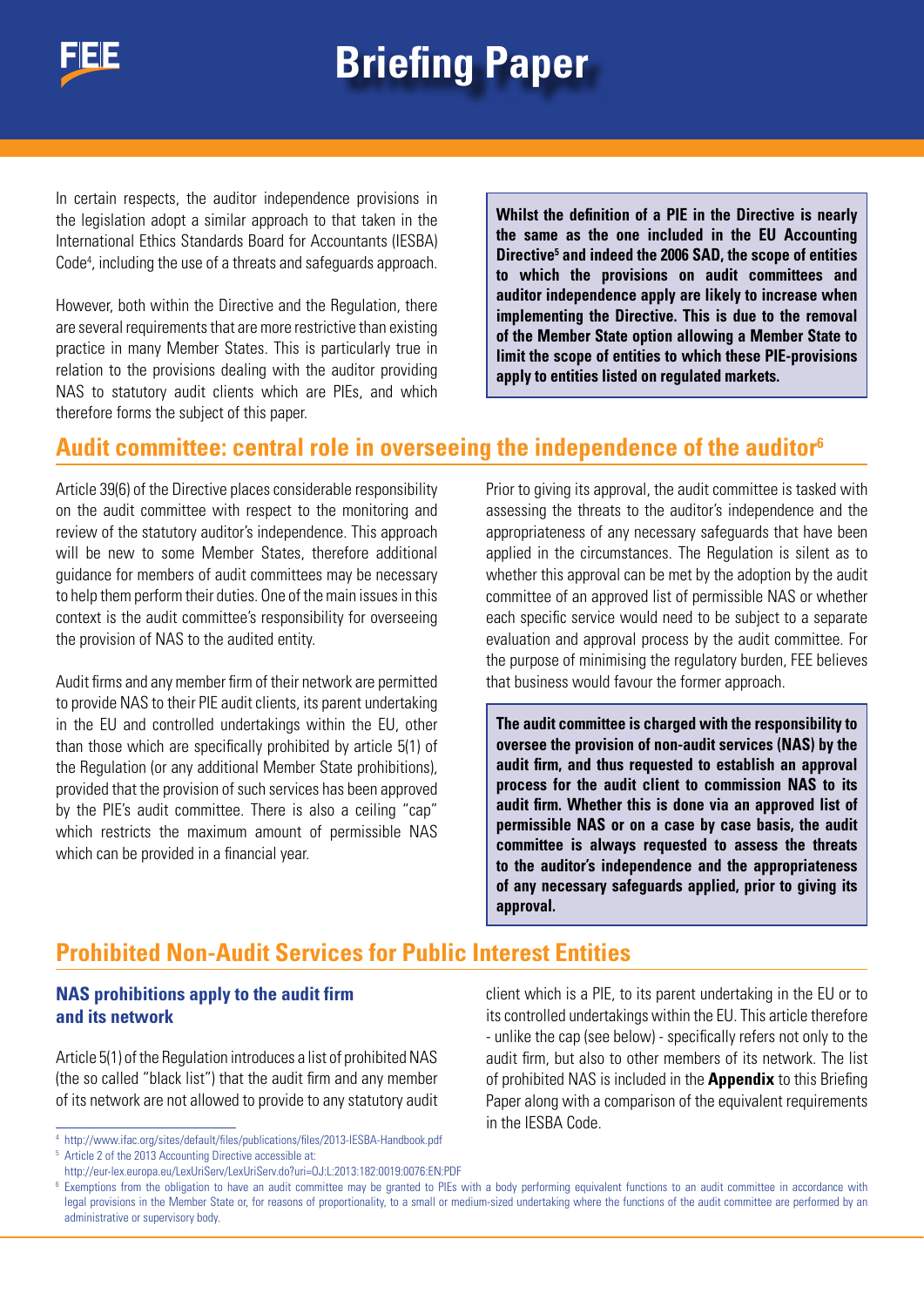#### **Period covered by prohibitions**

The prohibitions apply in the period between the beginning of the period audited and the issuing of the audit report. For certain services falling under the category "Designing and implementing internal control or risk management procedures related to the preparation and/or control of financial information" or "Designing and implementing financial information technology systems", the respective prohibitions extend to the financial year preceding the financial year subject to audit. It should be emphasised that PIEs, and in particular their audit committees, need to be aware of this additional period of prohibition when selecting their statutory auditor and/or when developing a policy on service providers.

As with other matters included below and covered by the Regulation, there is a need for clarity with regard to the financial year in which these prohibitions will first come into effect. If it is assumed that a PIE has a year end of 31 December 2016, then the logical conclusion would be that the period covered would begin for the statutory audit of the financial year 2017. This would be based on the premise that the provisions in the Regulation should not be applied retrospectively.

#### **Implications of EU approach to prohibited NAS**

#### **Risk of inconsistent interpretation**

It is essential that, as far as possible, there is a common understanding of and consistency of interpretation of the legal requirements within the EU in a bid to minimise the impact on business. This consistency is required in two ways:

- In the scope of the provisions; and
- In the meaning of the wording.

In relation to the latter point, there is a risk that the prohibited NAS, as described in article 5(1) of the Regulation, may be interpreted differently within the EU due to the lack of supporting guidance. This issue will potentially be exacerbated around the globe. Without further guidance to help those impacted to interpret the specific prohibitions, there is a real danger that the applicability, consistency and effectiveness of the rules will be reduced, contrary to the intention of the Regulation.

To address this lack of guidance, use could be made of the relevant provisions of the IESBA Code or the European Commission (EC) Recommendation 2002/590/EC on statutory auditors' independence in the EU to help those affected better understand which NAS are actually prohibited.

#### **No equivalent provisions**

There are prohibitions included in article 5(1) of the Regulation which have no equivalent provision in either the IESBA Code or EC Recommendation. This is for instance the case for tax services related to "custom duties" or "identification of public subsidies and tax incentives". This creates a vacuum which is unhelpful, particularly for audit committees. FEE requests therefore that the EC enters into discussions with key stakeholders, such as business representative organisations, and also the profession, to help facilitate a common understanding of what exactly is meant by the specific prohibitions concerned.

**There is a need for a consistent approach, both in the scope and in the meaning of the provisions included in the Regulation. Where existing, the relevant guidance for equivalent provisions provided by the IESBA Code of Ethics or the European Commission (EC) Recommendation 2002/590/EC should be used. The Appendix to this Briefing Paper provides a comparison of the prohibited services as per the Regulation (EU) 537/2014 with the prohibitions for PIE audits included in the IESBA Code of Ethics.**

#### **Member State options to increase the list of prohibited NAS and to impose stricter conditions**

Member States have the option to establish stricter conditions with regard to:

- The list of prohibited NAS; and/or
- The set-up of the conditions under which an audit firm, or a member of a network to which the audit firm belongs, may provide permissible NAS to the audited entity, to its parent undertaking or to its controlled undertakings.

FEE would ask Member States to give due consideration to the potential consequences of such an approach before electing to adopt these options. Where certain Member States elect to further restrict the NAS that audit firms can provide to their PIE statutory audit clients, the consequence will be regulatory divergence and fragmentation, resulting in more regulatory complexity across the Single Market. This burden will be most heavy on those PIEs operating in those Member States that have adopted different approaches to the Member State options. This is illustrated in the example on the next page.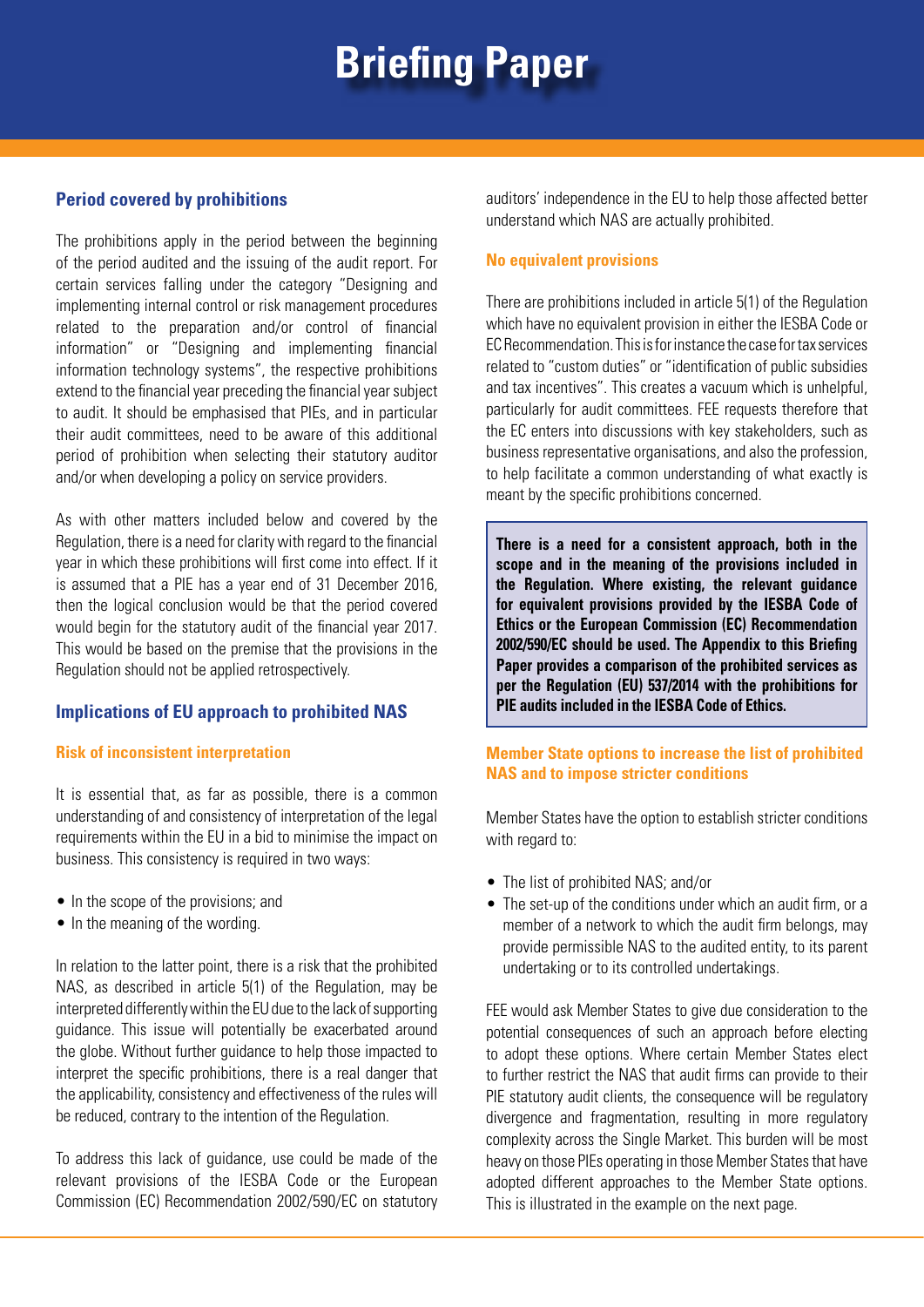

FEE firmly believes that the EU should strive to have a level playing field in this respect and that Member States should respect the comprehensiveness of the list of prohibited NAS as established in the EU Regulation. FEE does not believe that consistency in this area should be achieved on the basis of alignment with the Member State which elects to adopt the most restrictive policy on provision of NAS.

**Various options are available to Member States to apply stricter conditions on and to add to the list of prohibited non-audit services. The use of such options should be carefully considered to avoid unintended consequences, such as regulatory divergence and fragmentation across the Single Market, which might heavily bear on public interest entities operating across the EU.**

An **example** is provided below to illustrate the regulatory complexity resulting from divergence of regulatory approach:

Company X is a PIE, which is based in Member State M, and is the parent undertaking of Group X. Company X has a subsidiary undertaking, Company Y, which is also a PIE and located in Member State S. Member State M has not exercised the option to add to the list of prohibited NAS but Member State S has done so. This divergence in regulatory approach will create unnecessary complexity for Group X and in particular its audit committee(s) in determining what NAS can be commissioned by its statutory audit firm(s) and other parts of its (their) network partners for the group and its respective undertakings.

#### **Member State option to allow certain prohibited NAS on grounds of immateriality**

Member States have the option to allow audit firms to provide certain prohibited tax and valuation services to PIE statutory audit clients (see table below) if all the following criteria are met:

- They have no direct effect, or any such direct effect is immaterial, separately or in the aggregate, on the audited financial statements;
- The estimation of the effect on the audited financial statements is comprehensively documented and explained in the additional report the audit firm issues to the PIE's audit committee; and
- The audit firm complies with the principles of independence as laid down in the Directive.

#### **Tax services**

(i) Preparation of tax forms

(ii) Identification of public subsidies and tax incentives unless support from the statutory auditor or the audit firm in respect of such services is required by law

(iii) Support regarding tax inspections by tax authorities unless support from the statutory auditor or the audit firm in respect of such inspections is required by law

(iv) Calculation of direct and indirect tax and deferred tax

(v) Provision of tax advice

**Valuation services**

(i) Valuation services, including valuations performed in connection with actuarial services or litigation support services

It appears advantageous to business for Member States to allow the use of this option. Although it may add some bureaucracy and complexity for audit committees and audit firms to administer, it does also provide them with a certain degree of flexibility. The provision of such NAS will require the approval of the audit committee, which is seen as an appropriate and proportionate safeguard in this respect. Ultimately from an EU perspective, as any such NAS are by definition required to have an immaterial impact on the financial statements, any deviation in approach by Member States is unlikely to have a significant impact on the Single Market regulatory approach.

#### **Translation issues**

FEE is aware that translation issues have emerged, which could impact on the objective of ensuring a common meaning of the legislation across the EU. As an example, the official translation in one language provides a significantly more narrow interpretation of what is restricted by "*legal services, with respect to: the provision of general counsel*", whereas the official translation in another language stipulates that the prohibition would refer to any type of legal advice. The latter would even be redundant due to the fact that this prohibition is listed as a sub-category under those "legal services" that are considered to be prohibited.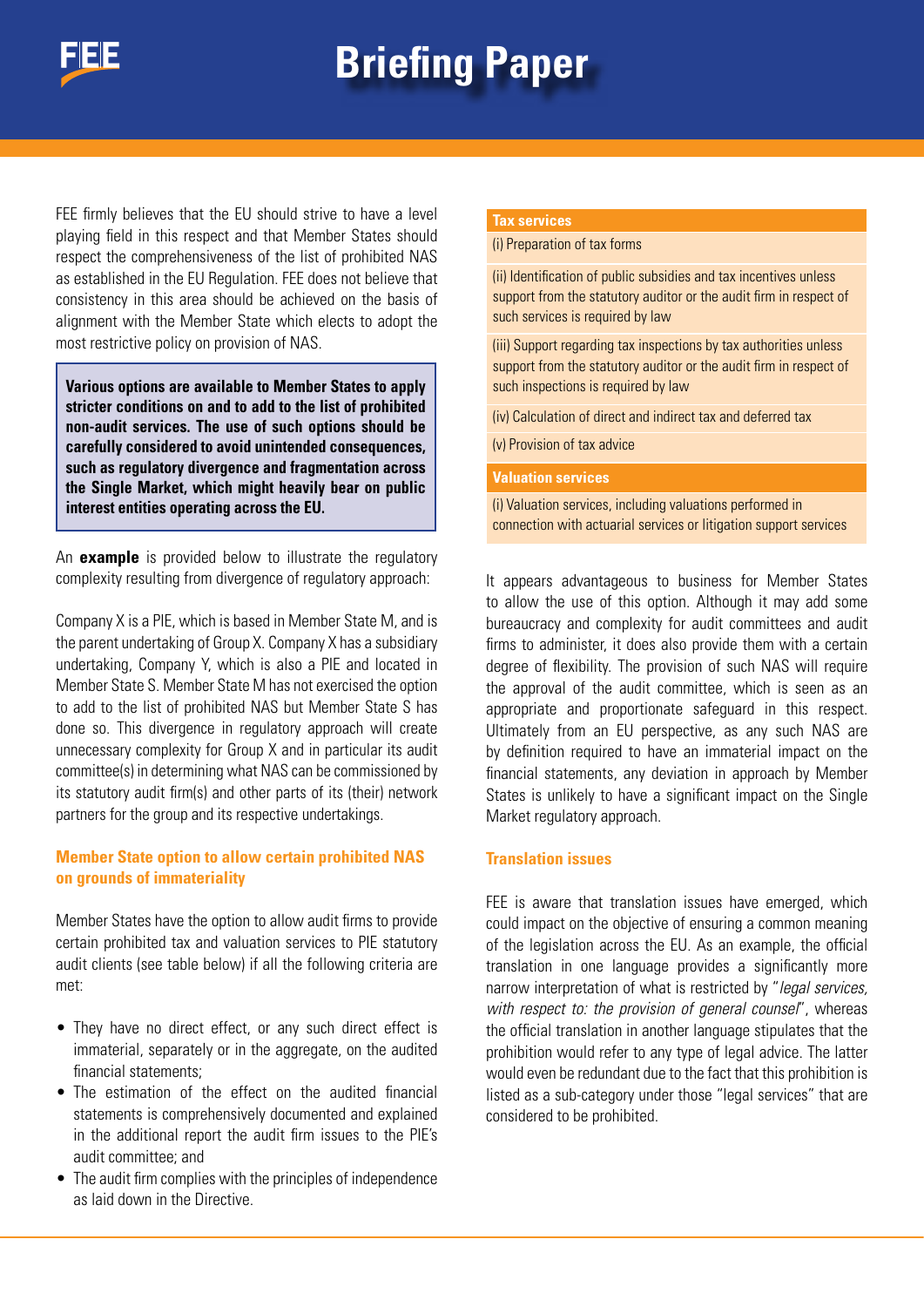#### **Upstream and downstream applications**

As noted above, the Regulation's scope applies not just to the PIE statutory audit client but, where applicable, to its parent undertaking in the EU as well as controlled undertakings within the EU. This approach therefore creates potential upstream and downstream application issues which may impact on audit firms which are not part of the network of the audit firm which has responsibility for the audit of the parent undertaking (e.g. if an audit firm is auditing a subsidiary undertaking which is a PIE, then it is prohibited from providing NAS on the black list to the parent undertaking of the group, even if it is not part of the network that undertakes the audit of the parent undertaking).

The approach adopted in the legislation therefore goes further than the "subject to audit" principle which is adopted in the IESBA Code and also for most services covered by the US Security Exchange Commission (SEC) Rules. This principle to permit the provision of NAS that are not subject to audit procedures by the audit firm would also allow an audit firm to provide NAS to an entity which is not an audit client but which has direct or indirect control over the audit client, if it is reasonable to conclude that:

- The services do not create a self-review threat because the results of the services will not be subject to audit procedures; and
- Any threats that are created by the provision of such services are eliminated or reduced to an acceptable level by the application of safeguards.

### **The cap on Non-Audit Services**

#### Article 4(2) of the Regulation states:

*"When the statutory auditor or the audit firm provides to the audited entity, its parent undertaking or its controlled undertakings, for a period of three or more consecutive financial years, non-audit services other than those referred to in Article 5(1) of this Regulation, the total fees for such services shall be limited to no more than 70 % of the average of the fees paid in the last three consecutive financial years for the statutory audit(s) of the audited entity and, where applicable, of its parent undertaking, of its controlled undertakings and of the consolidated financial statements of that group of undertakings.*

#### **Impact of provision of NAS outside the EU by a network firm**

In situations where a network firm is providing NAS which are prohibited within the Member State in which the audit firm is situated, to a controlled undertaking within the group that is located outside the EU, the legislation introduces a requirement for the auditor to assess whether its independence would be compromised by the provision of such services by its network firm. If the audit firm's independence is deemed to be affected, then it is required to apply appropriate safeguards and ultimately, the audit firm can only continue with the audit engagement if the provision of such services is not believed to affect its professional judgement and hence the audit report. In this context, the provision of certain prohibited services by a network firm is deemed to pose such a threat to the audit firm's independence that a mitigation by any safeguards is not possible. These are:

- Services that involve playing any part in the management or decision-making of the audited entity;
- Bookkeeping and preparing accounting records and financial statements; and
- Designing and implementing internal control or risk management procedures related to the preparation and/or control of financial information or designing and implementing financial information technology systems.

The auditor is required to assess whether the provision of any other service would compromise the audit firm's independence and therefore necessitate the use of appropriate safeguards.

*For the purposes of the limits specified in the first subparagraph, non-audit services, other than those referred to in Article 5(1), required by Union or national legislation shall be excluded.* 

*Member States may provide that a competent authority may, upon a request by the statutory auditor or the audit firm, on an exceptional basis, allow that statutory auditor or audit firm to be exempt from the requirements in the first subparagraph in respect of an audited entity for a period not exceeding two financial years."* 

This article is not entirely clear as to what is the specific requirement and different interpretations are emerging;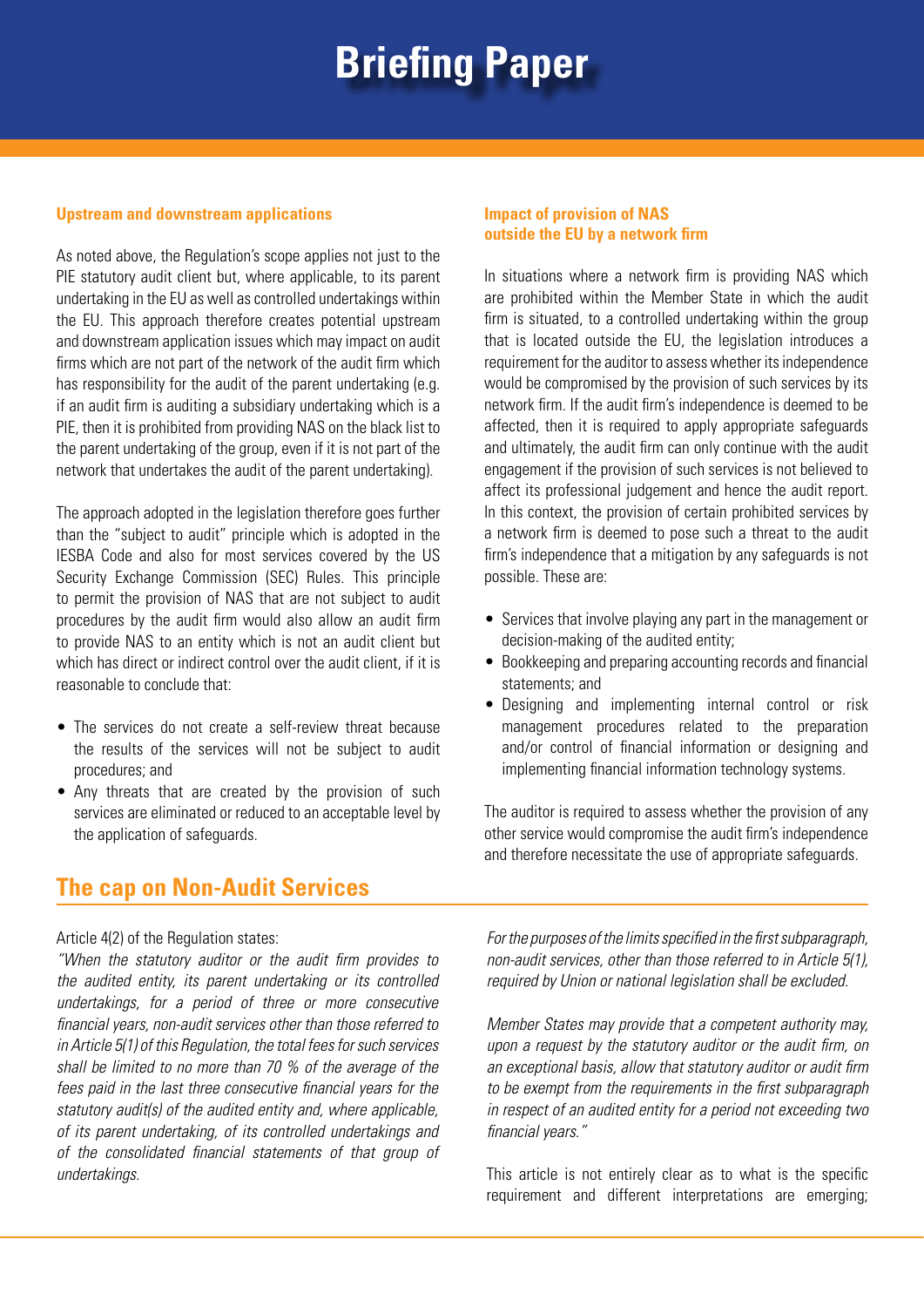

these issues are discussed below. What is clear is that the requirement relates to the specific audit firm and not to the rest of the network to which it may belong. This is in contrast to the approach taken in relation to the list of prohibited NAS where network firms are captured.

#### **How the cap of 70% may work in practice**

#### **Does the cap apply in the third or the fourth year?**

FEE is aware that two different interpretations of the question "In what year does the cap apply?" are being discussed. The difference in these interpretations is that one promotes the use of the cap in year 3, based on the audit fees charged in years 1, 2 and 3 (provisional), whereas, the other promotes the use of the cap in year 4, based on the actual audit fees charged in years 1, 2 and 3.

FEE believes it would be more logical for the latter method to be adopted as it enables the use of actual figures (audit and non-audit fees) of three years, as opposed to possibly having to use estimated fees in the third year.

The cap also only becomes applicable when NAS have been provided for three or more consecutive financial years. The following example illustrates how the cap would cease to apply when this period of consecutive provision of NAS is broken.

#### **Example:**

PIE A appointed audit firm B in early 2021. The audit firm had not previously provided any NAS to PIE A. The first year's audit of PIE A by audit firm B was for the year end of 31 December 2021. The application of the cap, based on the 4-year test approach is as follows:

| <b>Year</b> | <b>Audit fee</b><br>charged by<br>firm B | Three-year<br>average audit<br>fees | <b>Cap (70% of</b><br>the three-year<br>average audit<br>fee) | <b>Total fees for</b><br><b>NAS provided</b><br>(Not prohibited) | Cap                                                                                                                                  |
|-------------|------------------------------------------|-------------------------------------|---------------------------------------------------------------|------------------------------------------------------------------|--------------------------------------------------------------------------------------------------------------------------------------|
| 31/12/2021  | 200                                      | N/A                                 | N/A                                                           | 200                                                              | N/A: no period of three consecutive years.                                                                                           |
| 31/12/2022  | 203                                      | N/A                                 | N/A                                                           | 180                                                              | N/A: no period of three consecutive years.                                                                                           |
| 31/12/2023  | 208                                      | 203.67                              | N/A                                                           | 150                                                              | $N/A$ : the period of three consecutive years is<br>complete at year-end: the cap therefore ap-<br>plies in the next financial year. |
| 31/12/2024  | 210                                      | 207                                 | 142.57                                                        | 87                                                               | Cap applies but no breach as NAS of 87 is<br>less than 142.57.                                                                       |
| 31/12/2025  | 215                                      | 211                                 | 144.9                                                         | $\mathbf{0}$                                                     | No NAS provided: breaks the calculation                                                                                              |
| 31/12/2026  | 219                                      | 214.67                              | N/A                                                           | 140                                                              | N/A: no period of three consecutive years.                                                                                           |
| 31/12/2027  | 234                                      | 222.67                              | N/A                                                           | 300                                                              | N/A: no period of three consecutive years.                                                                                           |
| 31/12/2028  | 245                                      | 232.67                              | 155.87                                                        | 250                                                              | N/A: no period of three consecutive years.                                                                                           |
| 31/12/2029  | 250                                      | 243                                 | 162.87                                                        | 150                                                              | Cap applies but no breach as NAS of 150 is<br>less than 162.87.                                                                      |

#### **In which year does the cap first apply?**

There has been considerable discussion regarding the financial year in which the cap on NAS will first come into effect. If it is assumed that a PIE has a year end of 31 December 2016, then the logical conclusion would be that this would be in the year to 31 December 2020. This would be based on the premise that the

legislation should not be applied retrospectively and therefore, the three consecutive years would comprise the December year ends in 2017, 2018, and 2019. This logic excludes the year to 31 December 2016 on the basis that the legislation will not have been in-effect for a full financial year as at that date. If one interprets the cap as applying in year 3 of 3, then it would first apply in the year to 31 December 2019.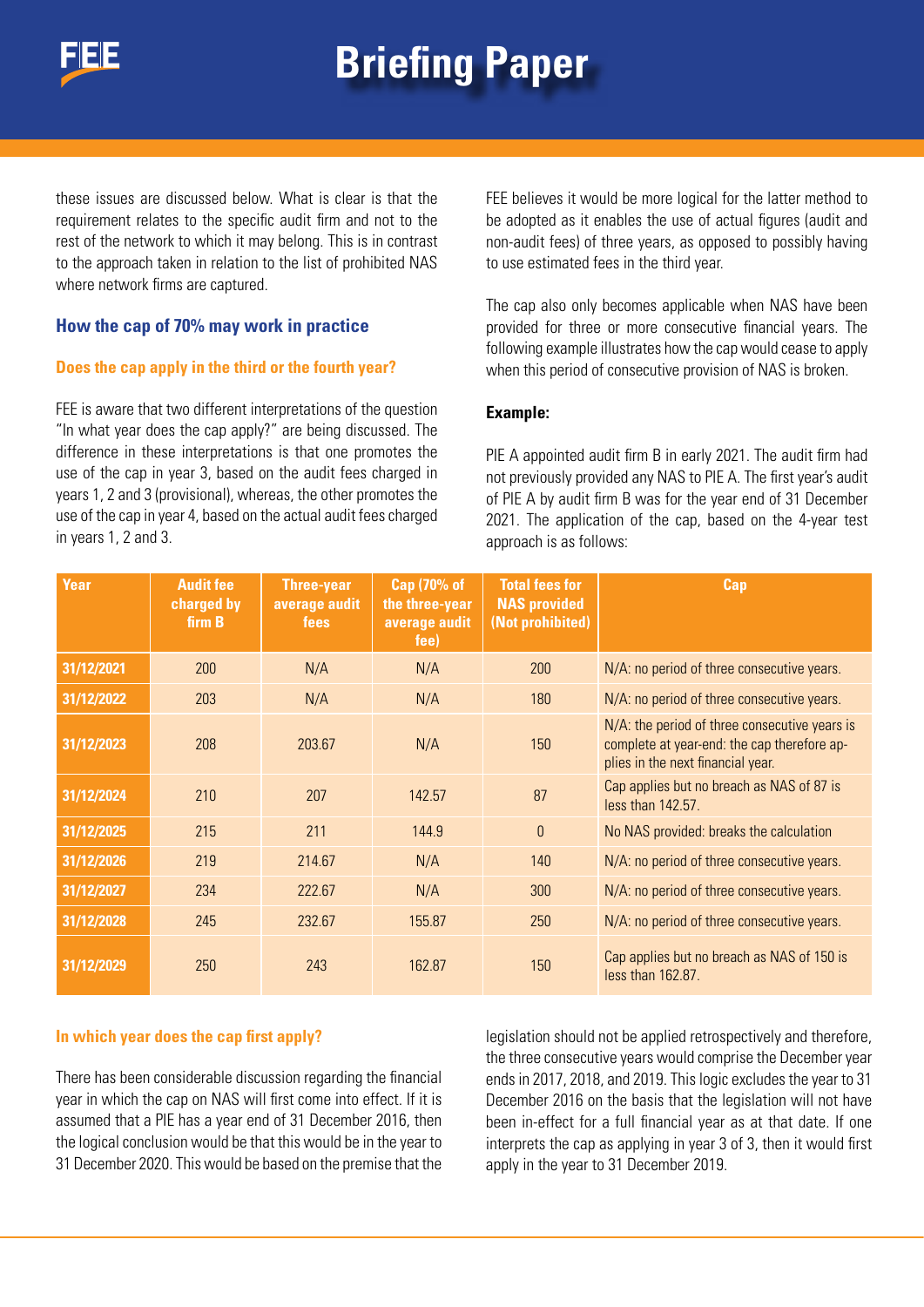#### **What does the second sub paragraph of article 4 mean?**

It is FEE's view that this paragraph should be interpreted as permitting the fees for those NAS that are permissible on the grounds that they are specifically required by the law to be provided by the auditor, to be excluded in the cap calculation.

#### **Other issues concerning the cap**

In terms of the audit fees to be included, as the article specifically refers to the audit firm and no mention is made of other network firms, then it is only the audit fees which have been charged by the audit firm<sup>7</sup> which should be included in the cap calculation.

If the audit firm has not provided NAS for three consecutive years, it is clear - as illustrated above - that the cap is not applicable. However, in the situation where the auditor has not been in situ for a consecutive period of three years, but NAS

#### **Summary and conclusions**

were provided to the entity in question prior to the firm being appointed as statutory auditor, it is not clear whether the cap applies or not, and when.

There is an option in article 4(4) of the Regulation which allows Member States to establish a lower cap on the level of NAS that can be provided by the audit firm. If Member States take advantage of this option, this will merely add further unnecessary complexity to a provision which is already causing considerable uncertainty.

**The provision on the cap on non-audit services as currently provided in the Regulation raises questions with respect to its practical application and hence causes considerable uncertainty for stakeholders. Some of FEE's points above are aimed at assisting stakeholders in their reflection on and implementation of this provision.**

As detailed above, four categories of non-audit services (NAS) can be identified:

- The ones that are prohibited in any case (black list without options as per article 5(1) of the Regulation);
- Those additional NAS which a Member State decides to add to the black list or to establish stricter rules (option as per articles 5(2) and 5(4) of the Regulation);
- Member State options to permit certain prohibited services provided that the following three set criteria are satisfied (option as per article 5(3) of the Regulation):
	- o No direct effect or any such direct effect is immaterial, separately or in the aggregate on the financial statements;
	- o Estimation of this effect is documented in the audit committee report; and
	- o Independence principles are applied.
- NAS that are permitted under the independence principles i.e.
	- o NAS approved by the audit committee (article 39(6) of the Directive); and
	- o NAS which do not exceed the cap (as per article 4(2) of the Regulation).

**The use of a Regulation should have resulted in a more certain EU audit regulatory environment. However, due to the rare occurrence of making a series of options available to Member States in a Regulation, the extent to which these will be exercised will impact on the level of regulatory convergence. The risk is that an unnecessarily complex regulatory environment will be created which will affect the EU's growth agenda for business.** 

**FEE asks Member States to mitigate this risk and to consider carefully the implications of utilising those options which are merely likely to add to the burden on business and hence would be a deviation from the level playing field of the Single Market.**

<sup>7</sup> Hence will include the audit fees charged to subsidiaries and/or parent inside and outside the EU where applicable.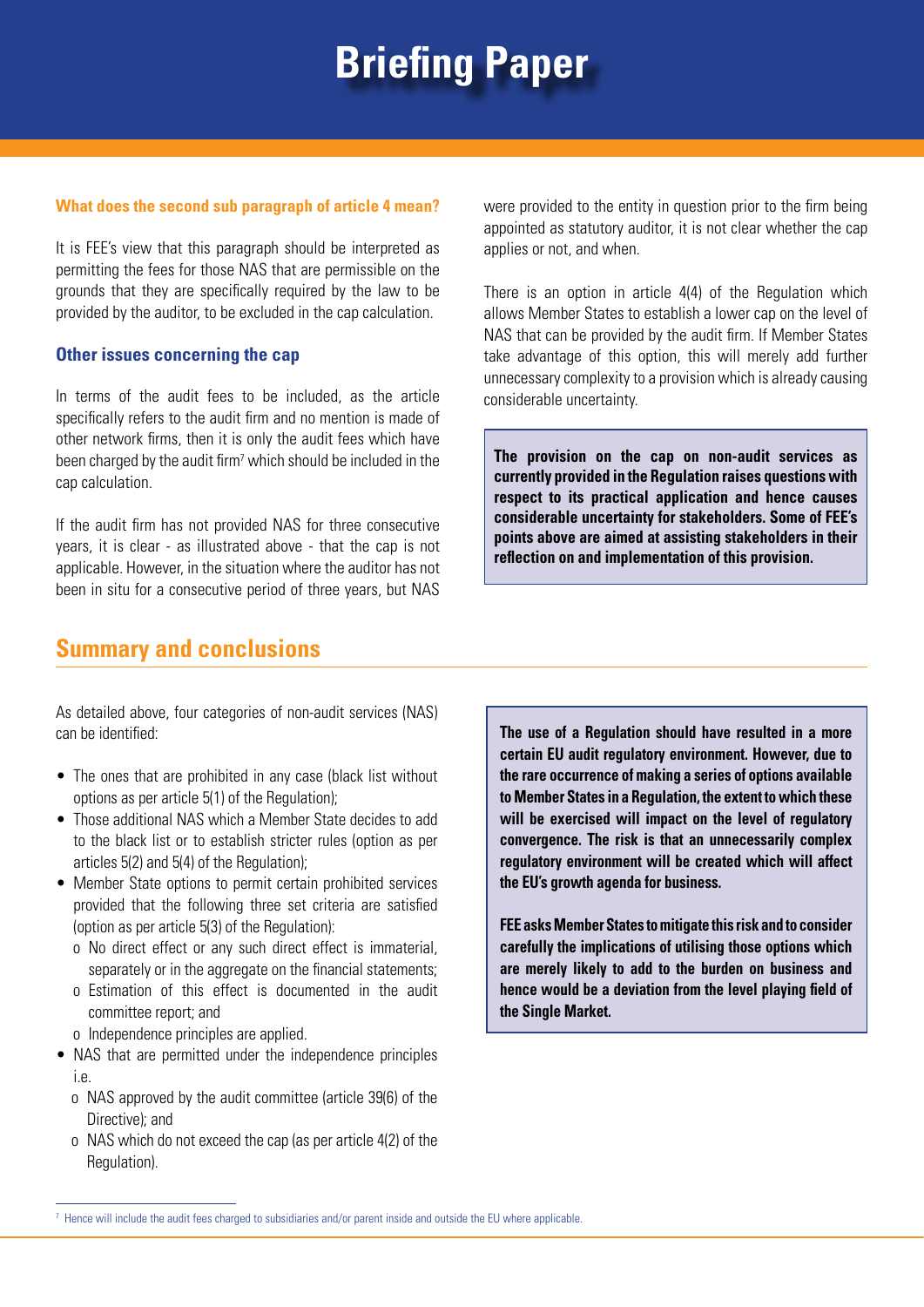

Appendix: Table comparing the list of prohibited services as per the Regulation (EU) 2014/537 and the IESBA<sup>8</sup> Code of Ethics. The extracts of Section 290 of the IESBA Code of Ethics that are presented below consist of references to provisions equivalent to the ones in the EU Regulation, but do not reflect the full scope of considerations that need to be taken into account; in particular, they do not refer to the general approach of threats and safeguards that has to be applied in any case.

| <b>EU Regulation applicable to PIEs</b><br><b>List of prohibited services</b>                                                                                                                                                                                                                                                                                                                                                                                                                                                                                                                                                                                                                                                                        | <b>IESBA Code of Ethics</b><br><b>Prohibitions that apply to PIEs</b><br><b>Extract of Section 290</b>                                                                                                                                                                                                                                                                                                                                                                                                                                                                                                                                                                                                                                                                                                                                                                                                                                                                                                                                                                                                                                                                                                                                                                                                                                                                                                                            |
|------------------------------------------------------------------------------------------------------------------------------------------------------------------------------------------------------------------------------------------------------------------------------------------------------------------------------------------------------------------------------------------------------------------------------------------------------------------------------------------------------------------------------------------------------------------------------------------------------------------------------------------------------------------------------------------------------------------------------------------------------|-----------------------------------------------------------------------------------------------------------------------------------------------------------------------------------------------------------------------------------------------------------------------------------------------------------------------------------------------------------------------------------------------------------------------------------------------------------------------------------------------------------------------------------------------------------------------------------------------------------------------------------------------------------------------------------------------------------------------------------------------------------------------------------------------------------------------------------------------------------------------------------------------------------------------------------------------------------------------------------------------------------------------------------------------------------------------------------------------------------------------------------------------------------------------------------------------------------------------------------------------------------------------------------------------------------------------------------------------------------------------------------------------------------------------------------|
| <b>Tax services relating to:</b><br><b>Preparation of tax forms;</b><br><b>Payroll tax;</b><br>$\bullet$<br><b>Customs duties [no equivalence at all in the IESBA</b><br>$\bullet$<br>Code]<br><b>Identification of public subsidies and tax incentives</b><br>$\bullet$<br>unless support from the statutory auditor or the audit<br>firm in respect of such services is required by law [no<br>equivalence at all in the IESBA Code];<br><b>Support regarding tax inspections by tax authorities</b><br>$\bullet$<br>unless support from the statutory auditor or the audit<br>firm in respect of such inspections is required by law;<br>Calculation of direct and indirect tax and deferred tax;<br>$\bullet$<br><b>Provision of tax advice.</b> | <b>Taxation Services that include:</b><br>Tax return preparation: does not generally create a threat to independence if<br>management takes responsibility for the returns including any significant judgments;<br>• Tax calculations for the purpose of preparing accounting entries (including the<br>calculation of current and deferred tax liabilities or assets): prohibited if they are<br>material to the financial statements on which the firm will express an opinion (except for<br>emergency or unusual situations);<br>• Tax planning and other tax advisory services: prohibited where the effectiveness<br>of the tax advice depends on a particular accounting treatment or presentation in the<br>financial statements and:<br>(a) The audit team has reasonable doubt as to the appropriateness of the related<br>accounting treatment or presentation under the relevant financial reporting<br>framework; and<br>(b) The outcome or consequences of the tax advice will have a material effect on the<br>financial statements on which the firm will express an opinion;<br>Assistance in the resolution of tax disputes: prohibited where the taxation<br>services involve acting as an advocate for an audit client before a public tribunal or<br>court in the resolution of a tax matter and the amounts involved are material to the<br>financial statements on which the firm will express an opinion. |
| Services that involve playing any part in the management Assuming a management responsibility<br>or decision-making of the audited entity                                                                                                                                                                                                                                                                                                                                                                                                                                                                                                                                                                                                            | Management responsibilities involve leading and directing an entity, including making<br>significant decisions regarding the acquisition, deployment and control of human,<br>financial, physical and intangible resources.<br>Whether an activity is a management responsibility depends on the circumstances<br>and requires the exercise of judgment. Examples of activities that would generally be<br>considered as management responsibility and that are thus prohibited include:<br>• Setting policies and strategic direction;<br>Directing and taking responsibility for the actions of the entity's employees;<br>Authorizing transactions;<br>Deciding which recommendations of the firm or other third parties to implement;<br>and<br>• Taking responsibility for designing, implementing and maintaining internal control.<br>On the contrary, activities, which are routine and administrative, or involve matters<br>that are insignificant, generally are deemed not to be a management responsibility.<br>Furthermore, providing advice and recommendations to assist management in<br>discharging its responsibilities is not assuming a management responsibility.                                                                                                                                                                                                                                           |

<sup>&</sup>lt;sup>8</sup> The International Ethics Standards Board for Accountants® (IESBA®, the Ethics Board) is an independent standard-setting body that serves the public interest by setting robust, internationally appropriate ethics standards, including auditor independence requirements, for professional accountants worldwide. These are compiled in the Code of Ethics for Professional Accountants™ (the Code). This Code is accessible at: http://www.ifac.org/sites/default/files/publications/files/2013-IESBA-Handbook.pdf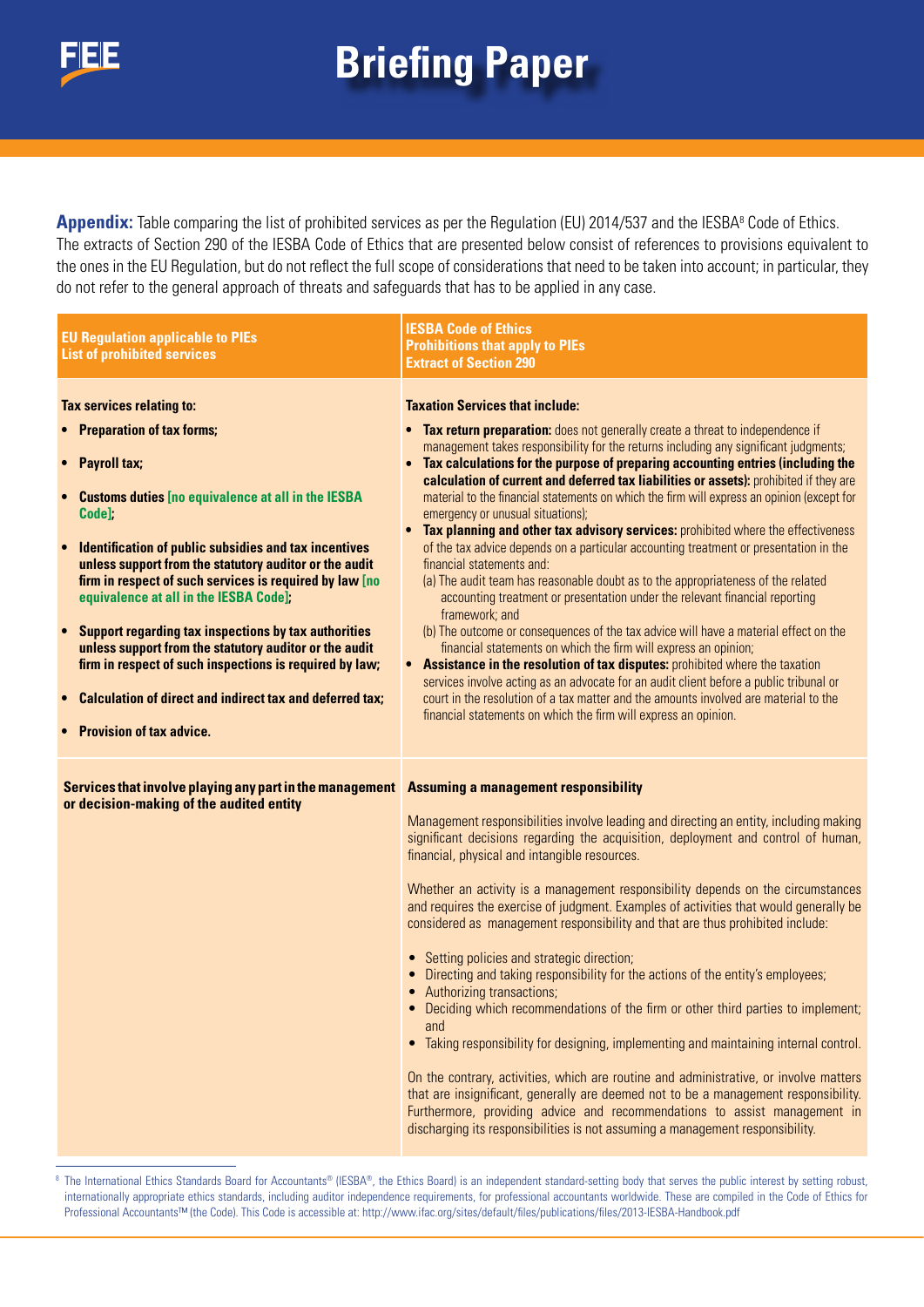| <b>EU Regulation applicable to PIEs</b>                                                                                                                                                                                                                           | <b>IESBA Code of Ethics</b><br><b>Prohibitions that apply to PIEs</b>                                                                                                                                                                                                                                                                                                                                                                                                                                                                                                                                                                                                                                                                                                                                                                                                                                                                                                                                                                              |  |
|-------------------------------------------------------------------------------------------------------------------------------------------------------------------------------------------------------------------------------------------------------------------|----------------------------------------------------------------------------------------------------------------------------------------------------------------------------------------------------------------------------------------------------------------------------------------------------------------------------------------------------------------------------------------------------------------------------------------------------------------------------------------------------------------------------------------------------------------------------------------------------------------------------------------------------------------------------------------------------------------------------------------------------------------------------------------------------------------------------------------------------------------------------------------------------------------------------------------------------------------------------------------------------------------------------------------------------|--|
| <b>List of prohibited services</b>                                                                                                                                                                                                                                | <b>Extract of Section 290</b>                                                                                                                                                                                                                                                                                                                                                                                                                                                                                                                                                                                                                                                                                                                                                                                                                                                                                                                                                                                                                      |  |
| <b>Bookkeeping and preparing accounting records</b><br>and financial statements<br><b>Payroll services</b>                                                                                                                                                        | <b>Preparing Accounting Records and Financial Statements</b><br>Comprise accounting and bookkeeping services, such as preparing accounting records or<br>financial statements.<br>Prohibited: accounting and bookkeeping services, including payroll services, or preparing<br>financial statements on which the firm will express an opinion or financial information which<br>forms the basis of the financial statements.                                                                                                                                                                                                                                                                                                                                                                                                                                                                                                                                                                                                                       |  |
| <b>Designing and implementing internal control</b><br>or risk management procedures related to<br>the preparation and/or control of financial<br><b>information</b><br><b>or</b><br><b>Designing and implementing financial</b><br>information technology systems | <b>IT Systems Services</b><br>Services related to information technology (IT) systems include the design or implementation<br>of hardware or software systems. The systems may aggregate source data, form part of the<br>internal control over financial reporting or generate information that affects the accounting<br>records or financial statements, or the systems may be unrelated to the audit client's accounting<br>records, the internal control over financial reporting or financial statements.<br>Prohibited where the services involve the design or implementation of IT systems that:<br>• Form a significant part of the internal control over financial reporting; or<br>• Generate information that is significant to the client's accounting records or financial<br>statements on which the firm will express an opinion.                                                                                                                                                                                                 |  |
| <b>Valuation services, including valuations</b><br>performed in connection with actuarial services<br>or litigation support services                                                                                                                              | <b>Valuation services</b><br>Comprise making assumptions with regard to the future developments, the application of<br>appropriate methodologies and techniques, and the combination of both to compute a certain<br>value, or range of values, for an asset, a liability or for a business as a whole.<br>Prohibited where the valuations would have a material effect, separately or in the aggregate, on<br>the financial statements on which the firm will express an opinion.<br><b>Litigation Support Services</b><br>Litigation support services may include activities such as acting as an expert witness, calculating<br>estimated damages or other amounts that might become receivable or payable as the result of<br>litigation or other legal dispute, and assistance with document management and retrieval.<br>Prohibited where the service involves estimating damages or other amounts that would have<br>a material effect, separate or in aggregate, on the financial statements on which the firm will<br>express an opinion. |  |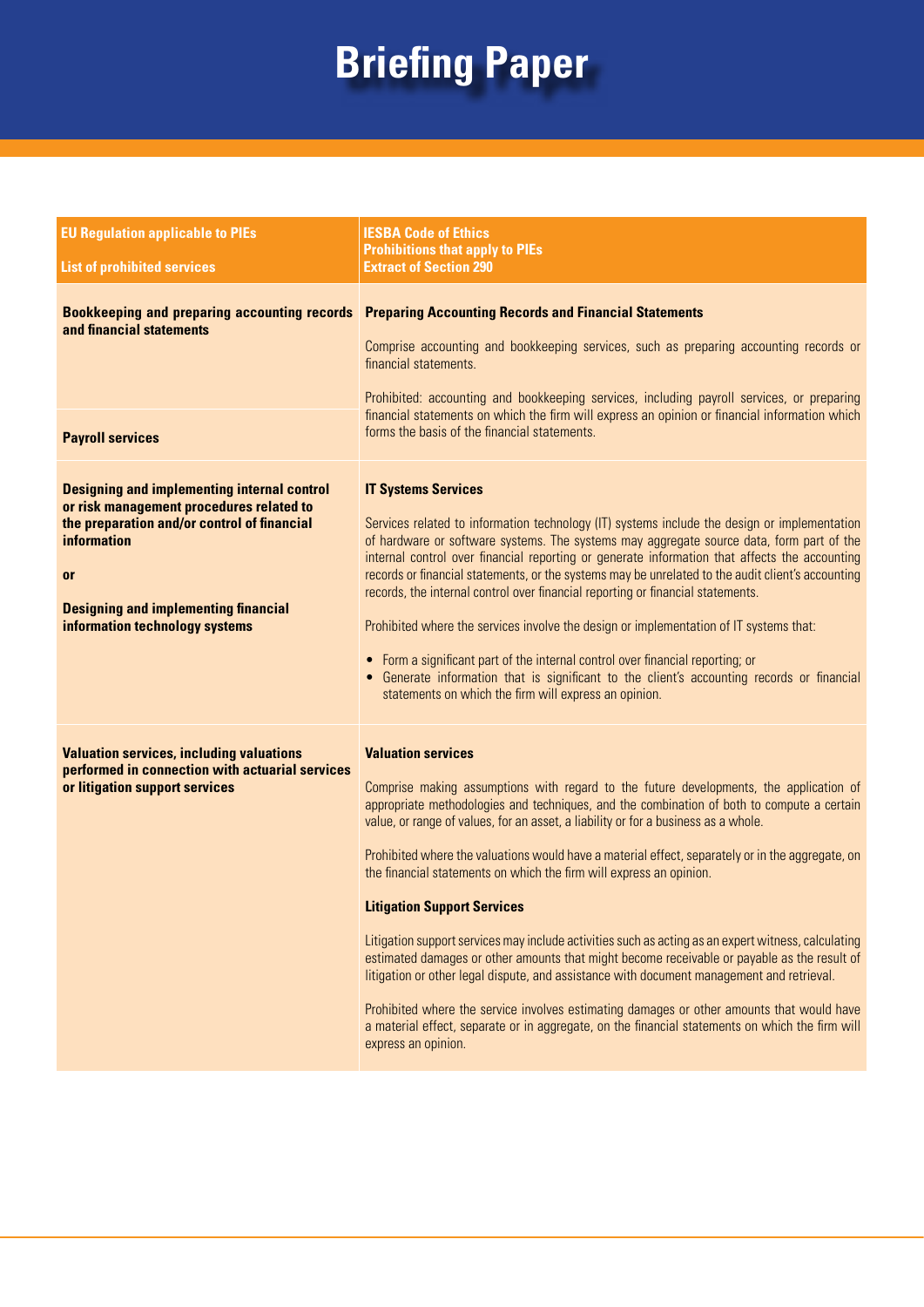

| <b>EU Regulation applicable to PIEs</b>                                                                                                                                                              | <b>IESBA Code of Ethics</b>                                                                                                                                                                                                                                                                                                                                                                                                                                                                                                                                                                                                                                                                                                                                                                                                                                                                                                                                                                                                                                                                                                                                                                                                                                                                                              |  |
|------------------------------------------------------------------------------------------------------------------------------------------------------------------------------------------------------|--------------------------------------------------------------------------------------------------------------------------------------------------------------------------------------------------------------------------------------------------------------------------------------------------------------------------------------------------------------------------------------------------------------------------------------------------------------------------------------------------------------------------------------------------------------------------------------------------------------------------------------------------------------------------------------------------------------------------------------------------------------------------------------------------------------------------------------------------------------------------------------------------------------------------------------------------------------------------------------------------------------------------------------------------------------------------------------------------------------------------------------------------------------------------------------------------------------------------------------------------------------------------------------------------------------------------|--|
| <b>List of prohibited services</b>                                                                                                                                                                   | <b>Prohibitions that apply to PIEs</b><br><b>Extract of Section 290</b>                                                                                                                                                                                                                                                                                                                                                                                                                                                                                                                                                                                                                                                                                                                                                                                                                                                                                                                                                                                                                                                                                                                                                                                                                                                  |  |
| Legal services, with respect to:<br>• The provision of general counsel;<br>• Negotiating on behalf of the audited entity;<br>and<br>• Acting in an advocacy role in the resolution of<br>litigation. | <b>Legal services</b><br>Legal services are defined as any services for which the person providing the services must<br>either be admitted to practice law before the courts of the jurisdiction in which such services<br>are to be provided or have the required legal training to practice law. Such legal services may<br>include, depending on the jurisdiction, a wide and diversified range of areas including both<br>corporate and commercial services to clients, such as contract support, litigation, mergers and<br>acquisition, legal advice, support and assistance to clients' internal legal departments.<br>General Counsel is generally a senior management position with broad responsibility for the<br>legal affairs of a company.<br>Prohibited where:<br>• Providing legal services will be acting in an advocacy role for an audit client in<br>resolving a dispute or litigation when the amounts involved are material to the financial<br>statements on which the firm will express an opinion;<br>• Appointing a partner or an employee of the firm as General Counsel for legal affairs of the<br>audit client.                                                                                                                                                                            |  |
| Services related to the audited entity's internal<br>audit function                                                                                                                                  | <b>Internal Audit Services</b><br>Internal audit activities may include:<br>• Monitoring of internal control – reviewing controls, monitoring their operation and<br>recommending improvements thereto;<br>• Examination of financial and operating information – reviewing the means used to identify,<br>measure, classify and report financial and operating information, and specific inquiry into<br>individual items including detailed testing of transactions, balances and procedures;<br>• Review of the economy, efficiency and effectiveness of operating activities including non-<br>financial activities of an entity; and<br>Review of compliance with laws, regulations and other external requirements, and with<br>management policies and directives and other internal requirements.<br>Prohibited where internal audit services relate to:<br>A significant part of the internal controls over financial reporting;<br>• Financial accounting systems generate information that is, separately or in the aggregate,<br>significant to the client's accounting records or financial statements on which the firm will<br>express an opinion; or<br>• Amounts or disclosures are, separately or in the aggregate, material to the financial<br>statements on which the firm will express an opinion. |  |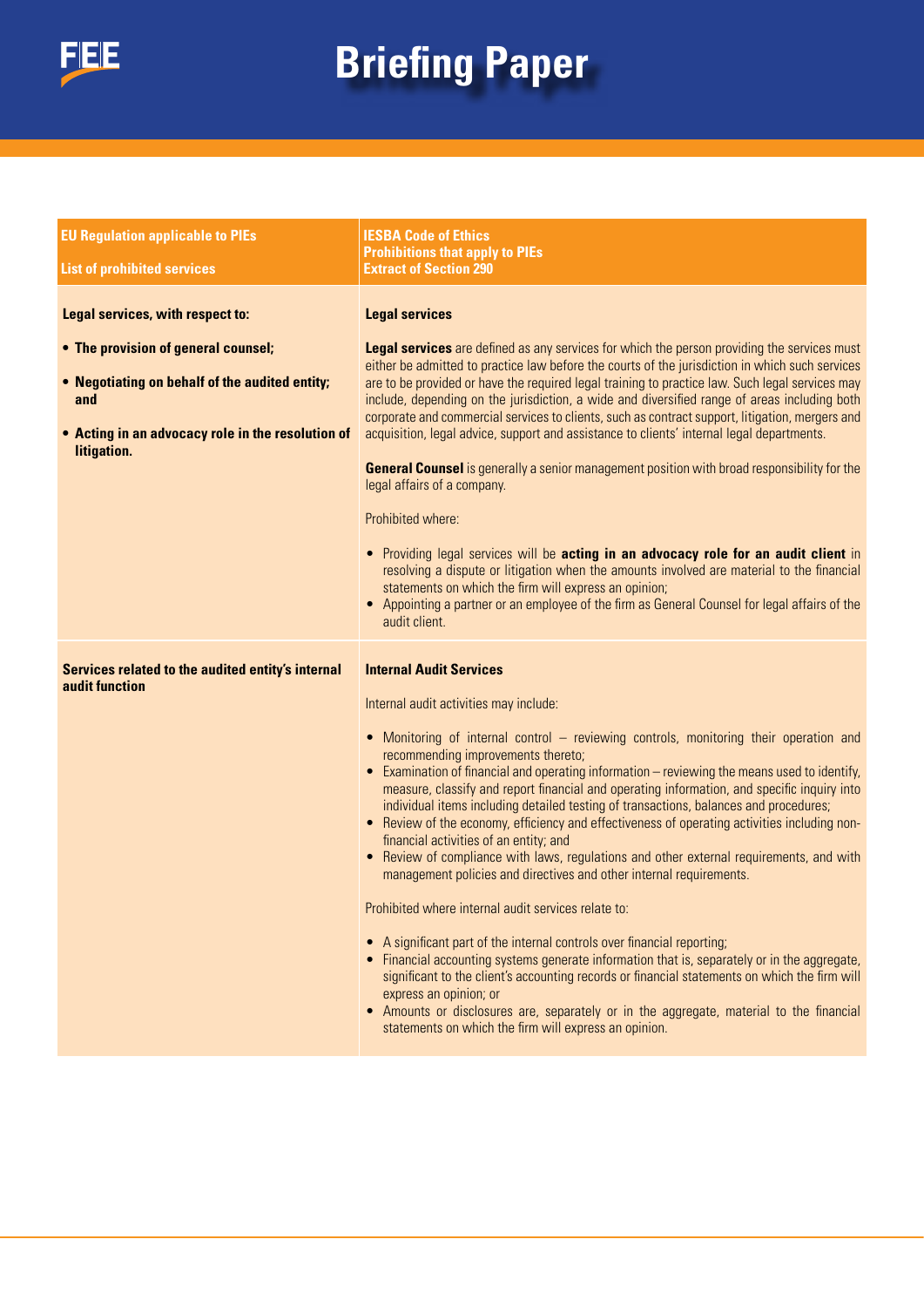| <b>EU Regulation applicable to PIEs</b><br><b>List of prohibited services</b>                                                                                                                                                                                                                                                                                                                                                                                                                         | <b>IESBA Code of Ethics</b><br><b>Prohibitions that apply to PIEs</b><br><b>Extract of Section 290</b>                                                                                                                                                                                                                                                                                                                                                                                                                                                                                                                                                                                                                                                                                                                                                                                                   |
|-------------------------------------------------------------------------------------------------------------------------------------------------------------------------------------------------------------------------------------------------------------------------------------------------------------------------------------------------------------------------------------------------------------------------------------------------------------------------------------------------------|----------------------------------------------------------------------------------------------------------------------------------------------------------------------------------------------------------------------------------------------------------------------------------------------------------------------------------------------------------------------------------------------------------------------------------------------------------------------------------------------------------------------------------------------------------------------------------------------------------------------------------------------------------------------------------------------------------------------------------------------------------------------------------------------------------------------------------------------------------------------------------------------------------|
| Services linked to the financing, capital structure<br>and allocation, and investment strategy of the<br>audited entity, except providing assurance services<br>in relation to the financial statements, such as<br>the issuing of comfort letters in connection with<br>prospectuses issued by the audited entity.<br>Promoting, dealing in, or underwriting shares in<br>the audited entity [The IESBA Code considers this<br>service as a part of Corporate Finance Services].                     | <b>Corporate Finance Services</b><br>Include assisting an audit client in developing corporate strategies, identifying possible<br>targets for the audit client to acquire, advising on disposal transactions, assisting finance<br>raising transactions, or providing structuring advice.<br>Prohibited where corporate finance advice depends on a particular accounting treatment or<br>presentation in the financial statements and:<br>• The audit team has reasonable doubt as to the appropriateness of the related accounting<br>treatment or presentation under the relevant financial reporting framework; and<br>• The outcome or consequences of the corporate finance advice will have a material effect<br>on the financial statements on which the firm will express an opinion.<br>Prohibited where services involve promoting, dealing in, or underwriting an audit client's<br>shares. |
| Human resources services, with respect to:<br><b>Management in a position to exert significant</b><br>$\bullet$<br>influence over the preparation of the accounting<br>records or financial statements which are<br>the subject of the statutory audit, where such<br>services involve:<br>o Searching for or seeking out candidates for<br>such positions; or<br>o Undertaking reference checks of candidates<br>for such positions;<br><b>Structuring the organisation design; and</b><br>$\bullet$ | <b>Recruiting Services</b><br>Prohibited where the statutory auditor or audit firm would assume management<br>responsibilities, including acting as a negotiator on the client's behalf, and where the hiring<br>decisions would not be left to the client.<br>Prohibited with respect to a director or officer of the entity or senior management in a<br>position to exert significant influence over the preparation of the client's accounting records<br>or the financial statements on which the firm will express an opinion:<br>Searching for or seeking out candidates for such positions; and<br>$\bullet$<br>Undertaking reference checks of prospective candidates for such positions.                                                                                                                                                                                                       |

**• Cost control.**